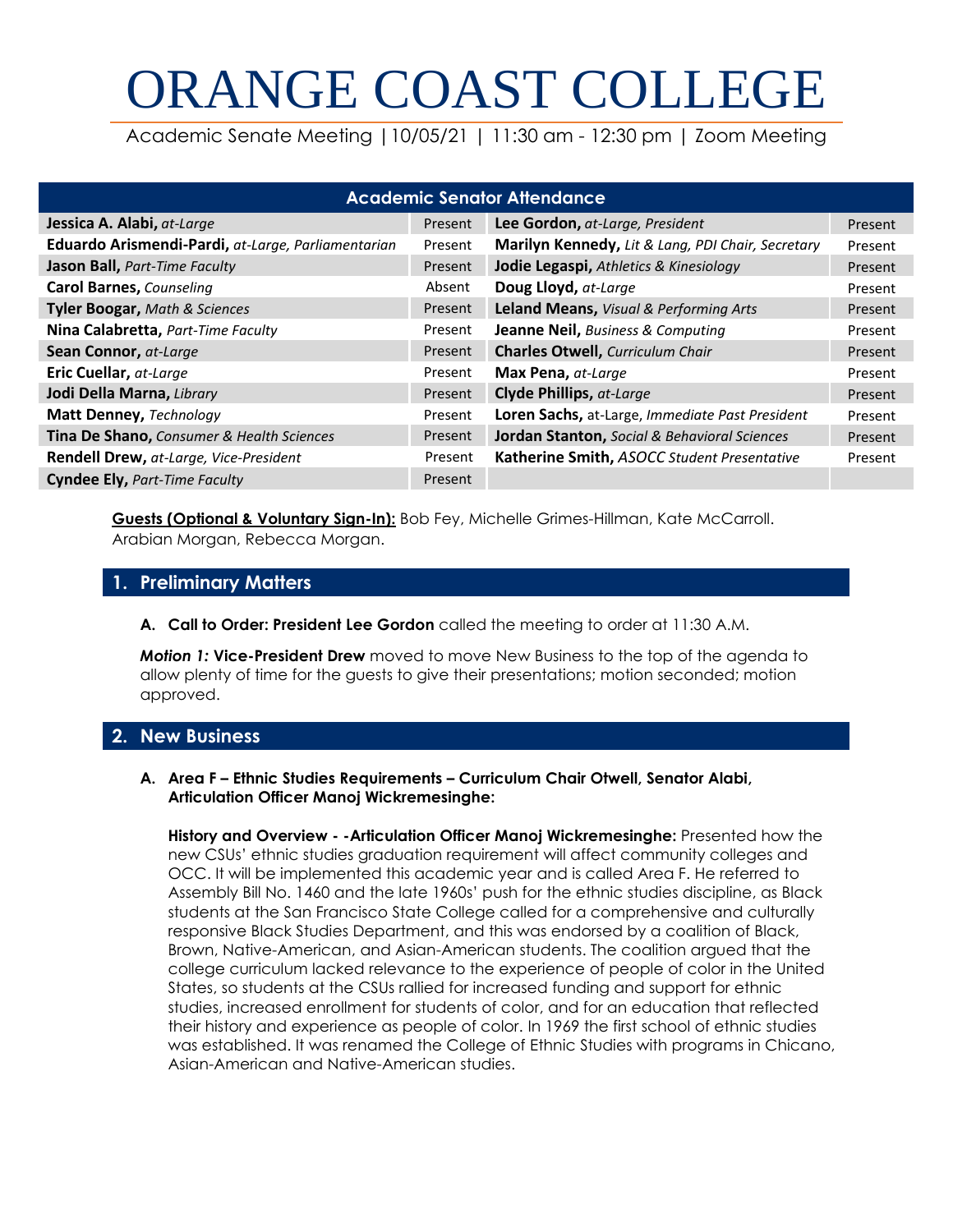In 2014, the CSU Chancellor formed a committee for the CSU Task Force on Advancement of Ethnic Studies. One of the task force's ten recommendations was to make ethnic studies a CSU graduation requirement throughout the system. Because there are twenty-three CSUs, they all did this differently. Through Executive Order 1100, the Chancellor wanted to provide clarity as to how the general education requirement would be handled at the CSUs. They established that there should not be more than forty-eight GE units, thirty-nine at the lower division, nine at the upper division, and ensured that transfer students would have the same GE requirements as entering freshmen. To facilitate degree completion, they allowed for double counting for GE with major, GE with the American institutions' requirement, and so forth. That was pushed by EO 1100, then Senate bill 1460 which came about last August 2020, authored by assemblyperson Shirley Weber (formally ethnic studies professor at San Diego State) who asked to add section 89032 to the Education Code which mandated that CSU students acquire the knowledge and skills in real world diversity commencing with 2021-22; all CSUs shall provide courses in ethnic studies and establish the core competencies to be achieved by students who complete the course. The competencies came about last October.

About 80,000 students transfer from community colleges to CSUs every year, so they expanded the ethnic studies curriculum because it is a benefit to students to take the ethnic studies requirement at the community college because it provides the course at a lower cost, improves students' transfer, and reduces unit accumulation by the double counting, incorporating ethnic studies as a major prep if that is their major, double counting for area D, the social sciences, and also sometimes if the course is a political science course, for example, could be also used for the American institutions requirement.

**OCC Courses:** Last fall, the Articulation Offices started submitting courses for this area; OCC submitted two courses: Ethnics Studies A100 and Ethnic Studies A150 which is also cross listed with History A150. The Ethnic Studies faculty were asked to revise the two courses to include three of the five competencies:

- 1. Analyze and articulate concepts of ethnic studies, including but not limited to race and ethnicity, racialization, equity, ethno-centrism, eurocentrism, white supremacy, selfdetermination, liberation, decolonization and anti-racism.
- 2. Apply theory to describe critical events in the histories, cultures and intellectual traditions, with special focus on the lived-experiences and social struggles of one or more of the following four historically defined racialized core groups: Native Americans, African Americans, Latina/o Americans and/or Asian Americans, and emphasizing agency and group-affirmation.
- 3. Critically discuss the intersection of race and ethnicity with other forms of difference affected by hierarchy and oppression, such as class, gender, sexuality, religion, spirituality, national origin, immigration status, ability and/or age.
- 4. Describe how struggle, resistance, social justice, solidarity and liberation as experienced by communities of color are relevant to current issues.
- 5. Demonstrate active engagement with anti-racist issues, practices and movements to build a diverse, just and equitable society beyond the classroom

**OCC, Golden West, Coastline, the District:** Our Ethic Studies A150 came back needing more revisions which will be revised and submitted a second time and we will submit a new class. Every December there is an opportunity to submit courses for the CSU and the UC general education curriculum. Usually, submission is in December and the approvals come in April, effective for the following term. We will have the opportunity to submit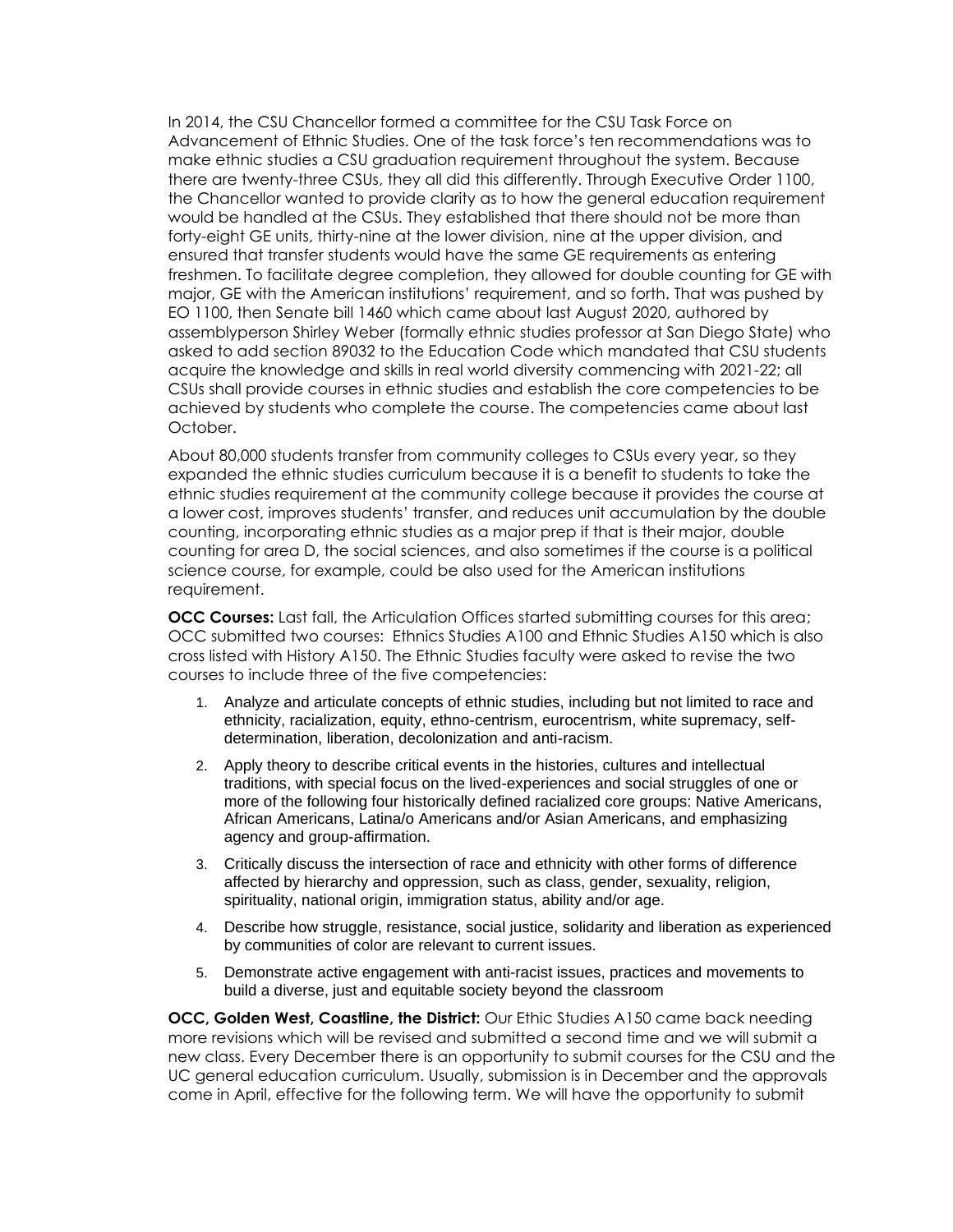courses this December which will be retroactive to this fall 2021. If students take Ethnic Studies A150 (cross-listed with History) this fall 2021 or spring 2022, they can still get credit if the course gets approved with the second submission.

Golden West College has at present four classes approved for Area F: History 155, Political Science 103, Political Science 101 (cross-listed), and a psychology class. There is an opportunity for students to get many boxes checked because it is approved for multiple areas. Golden West is developing two new classes, one in communications and one in sociology. Coastline has two classes on the books approved effective fall 2021; one is a sociology class, and one is a history class. The District has seven courses effective for fall 2021 that students may take. The OCC Ethnic Studies faculty leadership, the OCC Senate leadership, and the Curriculum Chair need to decide how we are going to move forward on this and what type of courses will make up Area F.

**President Gordon** asked the Senate for consent to extend the time for this item for five more minutes.

**Senator Alabi:** Provided her perspective as Ethnic Studies Department Chair and from working at the State level on this issue. She has been attending the California Community College Ethnic Studies Council summits and meetings. The California Community colleges were already working on ethnic studies as trying to get ethnic studies as a degree, but they were forced to do it through social justice studies. The social justice degree was designed to allow them to have ethnic studies or gender studies emphasis before this happened. When this change happened, the California Community College Ethnic Studies Council then went to work on pulling ethnic studies out of the social justice TMC and creating an ethnic studies TMC and associates transfer degree and that is where they are now. The California Community College Ethnic Studies Council, made up of faculty from throughout the state, is working on securing an ethnic studies subject matter experts group that will focus on minimum qualifications for ethnic studies and work on assuring that ethnic studies departments and courses are not being co-opted by other departments.

As Chair of Sociology (which encompasses ethnic studies, gender studies, and soon-tobe social justice studies), she first heard about this via an announcement by the Curriculum Chair and Articulation Officer who were asking people if they wanted to make their courses an ethnic studies course. She felt that undermined the process since she since had not been asked if she wanted to cross list classes. One of the requirements is to have the course have the prefix of ethnic studies. It has to have a prefix for Black Studies, Native-American Studies, Chicano or Latinx Studies, Ethnic Studies, or Asian-American Studies and the course cannot have any other prefix. It has to be cross-listed even if it comes out of another department which means it would have to be cross listed with Ethnic Studies at OCC because there is a department here. Golden West and Coastline do not have departments, so they are doing whatever they want. OCC does have a department and we have existing courses, so we do have an Ethnic Studies 100, 150, and a course on ethnic families. Both she and Juani Gonzalez (before she retired) were planning to broaden the Ethnic Studies Department and create an official department and try to hire a full-time ethnic studies faculty. Dean Henson is fully aware of that vision and plan. Golden West does not have an intro ethnic studies class, neither does Coastline; they also have other departments kind of creating classes without an intro class. The State Council had a survey out and one of the questions asked was if any other departments were co-opting ethnic studies because there are a lot of complaints throughout the state of co-opting and they specifically mentioned sociology which she took offense as she is a sociologist who has been advocating for ethnic studies, not trying to co-opt it. We need to keep in mind is that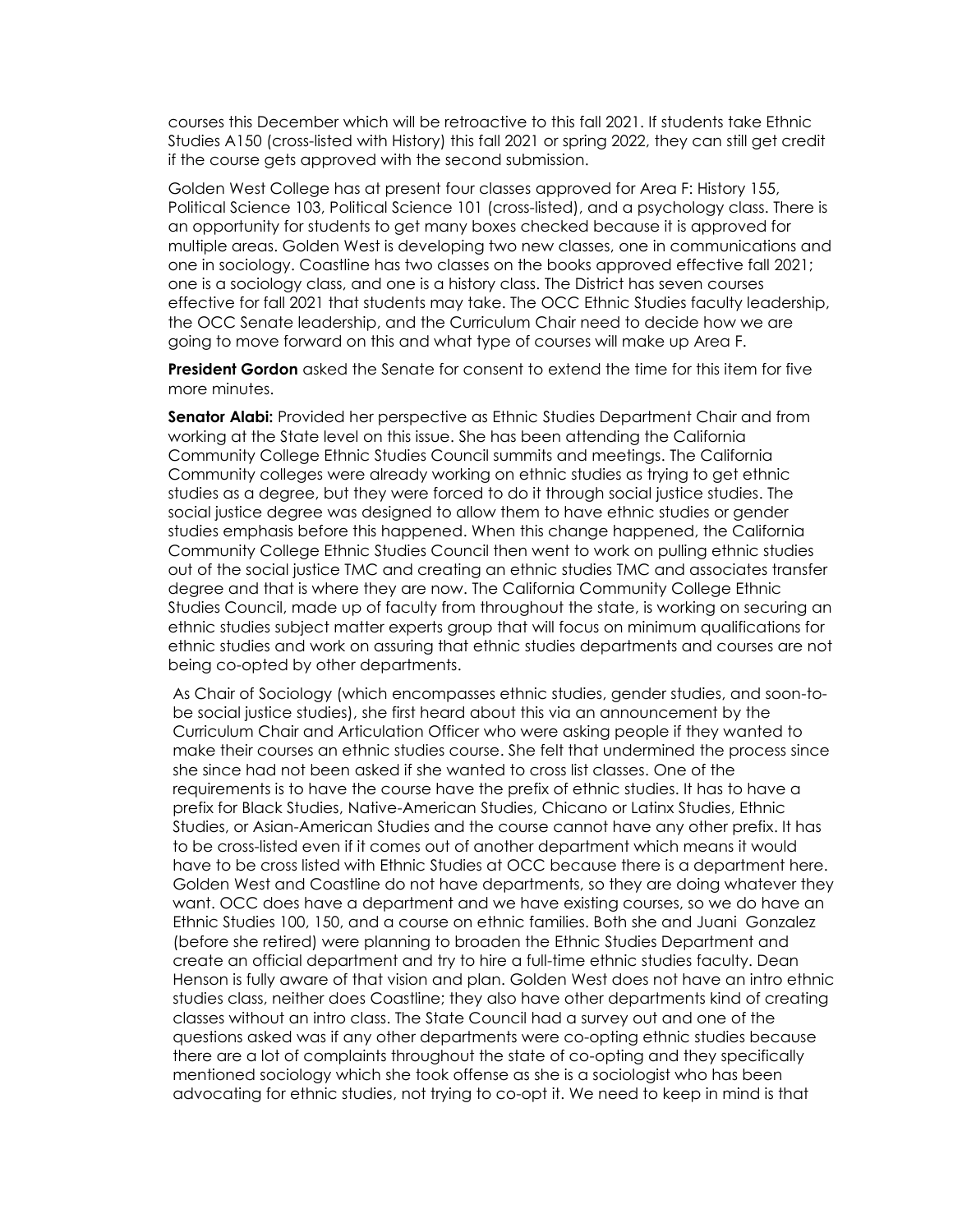ethnic studies is a discipline, a degree, and there are masters and doctorate degrees, and one of our part-timers is in a Ph.D. program.

She asked the Senate to respect ethnic studies as they all respect their own disciplines and would like the Senate to understand the spirit of 1460. Ethnic Studies deserves to have true ethnic studies courses. Her department is creating an introductory Latinx Studies course and an Asian-American Studies course. The Anthropology chair rejected making her Native-American course into an ethnic studies course because the competencies are heavy social justice. The African-American history course will remain an African-American history course because they did not want to change that course into an ethnic studies course. Historians and anthropologists understand their disciplines. They also understand ethnic studies is not anthropology and it also is not history. True ethnic studies faculty can be hired and should be hired to teach ethnic studies courses.

**Point of Order:** The Parliamentarian called the expiration of the five-minute extension. **President Gordon** acknowledged and moved the Senate to the next item of business on the agenda.

#### **B. The Economics of Full Time Faculty Hiring – CFE President Rob Schneiderman and Executive Director Bob Fey:**

**CFE Executive Director Fey** presented a PowerPoint and wanted to refute the following budget points that came from the District and were reported to the Senate: As per the Fiscal Services Director, the annual cost of a full-time faculty member is between \$120, 000 and \$160,000, counting salary and benefits only on average. The State budget funds \$100 million for additional full-time faculty which would be twenty-nine for the Coast Community College District, but not guaranteed for ongoing - treat it as one time, then we have to find the money to continue.

**State Chancellor's Office Memo:** A memo sent from the State Chancellor's office, September 17, 2021, notes that the 2021 State Budget Act included \$100 million to hire new full-time faculty in order to increase districts' percentage of full-time faculty toward meeting the 75% full-time faculty goal. There is a long-standing state law that says that community colleges should have 75% of their instruction performed by full-time instructors; it has never been enforced and has always been seen as an aspirational goal. The current statewide average replacement cost is \$86,771 per full-time hire. Districts who accepted full-time faculty funds will see an increase by one for each \$86,771 allocated, in addition to the annual adjustment for enrollment. What is reported in most districts statewide also fails to recognize that a new full-time faculty member is going to be teaching 30 LHEs of instruction. When a district hires a new full-time faculty member, they are going to supplant instruction performed by somebody else. Going back to the words "*replacement cost*" that is recognizing at the State Chancellor's level that the replacement cost is going to be the cost of hiring a new full-time faculty member minus the instruction that would have been performed by somebody else. District allocations are ongoing and will remain constant unless the governor and legislature provide an increase to the total fund. The allocations are calculated in accordance with regulatory requirements indicating a current statewide average replacement cost of \$86,771. This is in direct contradiction to what was reported at the OCC Budget Committee which led the Senate to believe that these will be one-time funds. This memo is making it very clear that these are *ongoing* funds.

Slides presented illustrated the economic realities at the Coast District associated with hiring new full-time faculty, comparing the expected benefits to the expected costs, stating that their comparisons would be the highest cost associated with hiring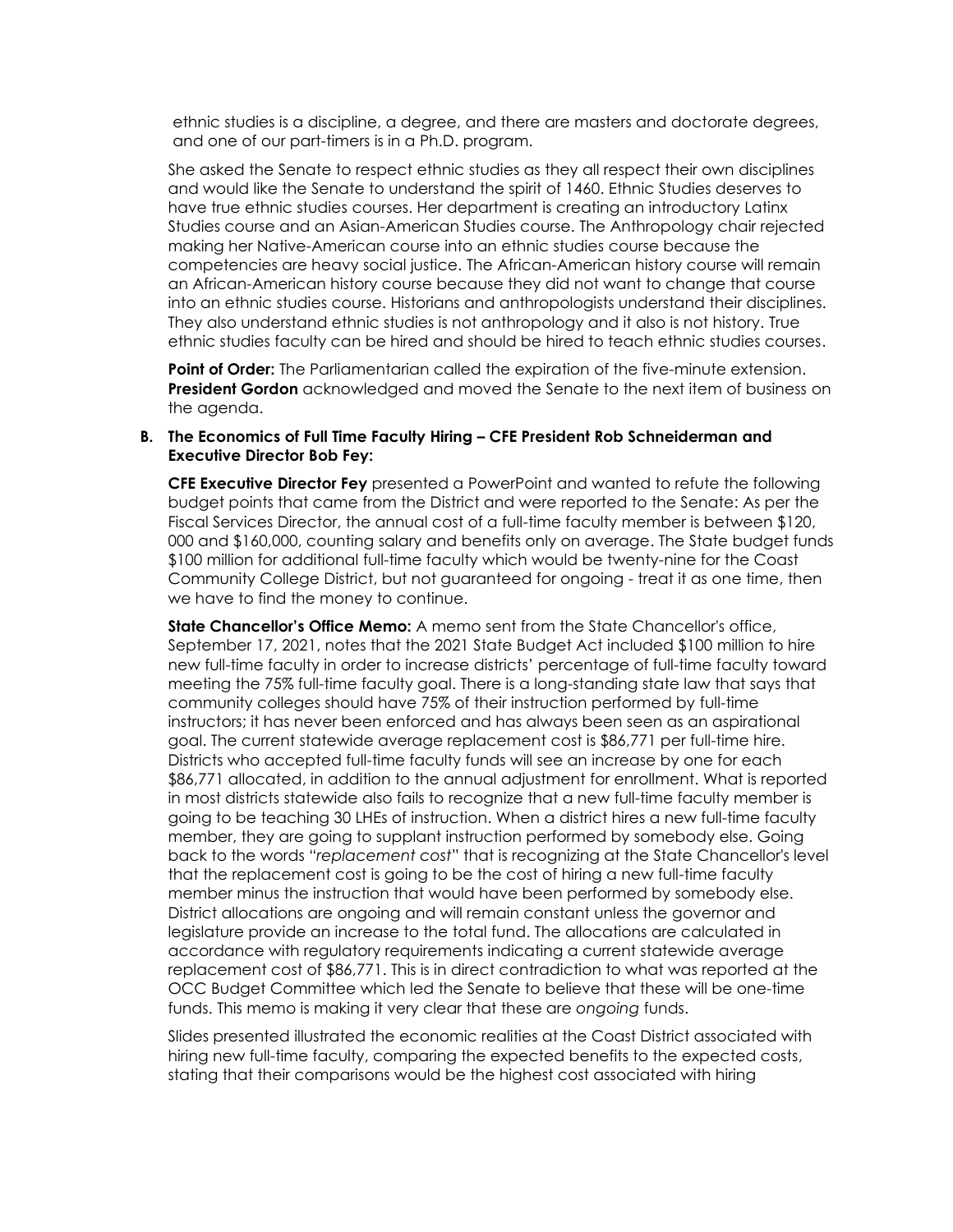somebody without a doctorate and the highest possible STRS contribution rate. On the other side were the subtracted costs calculated with one full-time hire.

**CFE President Schneiderman** emphasized that they were trying to be fair by showing a really expensive full-time hire, then on the flip side, showing a relatively inexpensive loss of a part-timer. They were trying to be very, very conservative on this but truthful on both sides.

**CFE Executive Director Fey** displayed the health benefits package.

**CFE President Schneiderman** stated that they looked at the most expensive health benefit package, the District PPO, because they were trying to pump up the cost to explain an expensive full-time hire. The most it could possibly cost is approximately \$24,000 per person based on \$11 million divided by at 485 members on the District PPO.

**CFE Executive Director Fey** noted that the cost is on one side and the benefits on the other which include avoided costs of one new full-time hire. The avoided cost is what is associated with the supplanted part-time faculty [members] that would have been performing 30 LHEs of instruction. They also posted in the benefits of the \$86,771 per year that the state is going to contribute for a new full-time faculty hire so initially there is actually a dollar benefit to the District of hiring these new folks. Over time their salaries are going to go up and this differential is going to get smaller and smaller and eventually disappear.

**CFE President Schneiderman** clarified that they did not include benefits on the parttimers even though 10% of part-timers have benefits. It is an average of about \$20,000 but they are not including that because they were trying to be very conservative. The District does not mention that they are replacing faculty; they claim that in the past they have not done that. It is a management obligation to manage the schedule and how many LHEs they are offering. If the LHEs are not reduced for part-timers that is not the fault of faculty. This is an obligation of management. They should not be pretending it is a different cost for a full-time hire because they failed in their obligation to reduce the LHE that is supposed to be a replacement.

**Motion 2: Vice President Drew** moved to extend the time on this item by three minutes; motion seconded; motion approved.

**CFE President Schneiderman:** Emphasized that they are taking very high averages on one side and very low numbers on the other, and there are still savings. The problem is that this is not a faculty issue. They are given information by the Vice-Chancellor of Finances, and they go with that information. They wanted to show with very conservative numbers that those numbers may not be the whole story.

#### **3. Preliminary Matters, continued**

- **B. Opportunity for Public Comment:** Jordan Stanton, Arabian Morgan.
- **C. Approval of the Minutes:**

**Motion 3: Senator Kennedy moved to** approve the September 28, 2021, minutes; motion approved.

**Motion 4: Senator Kennedy moved to** approve the September 21, 2021, minutes with minor corrections; motion approved.

**D. For the Good of the Order:**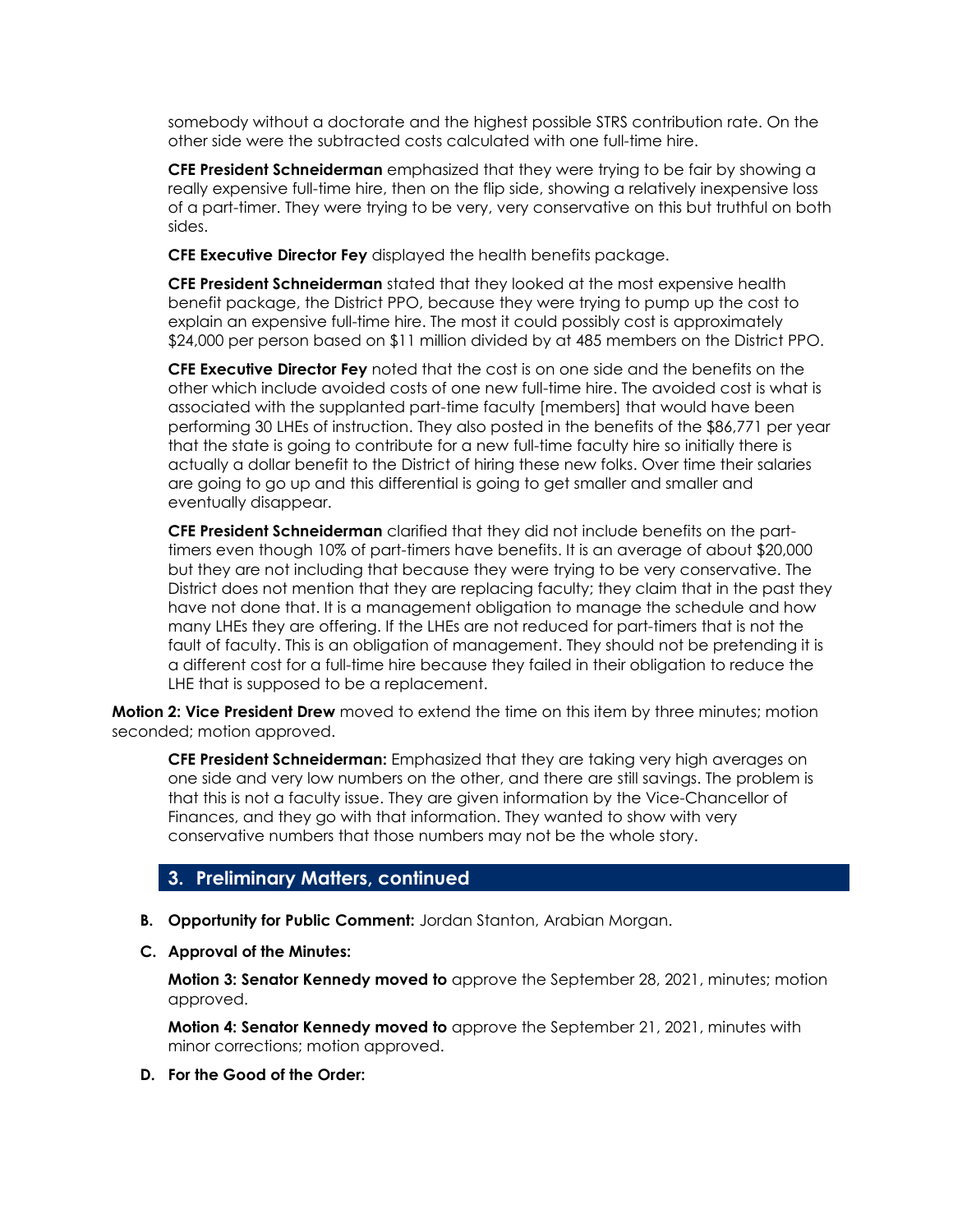**Senator Cuellar:** The CLEEO Summit 11.0 was a success last Thursday with Senator Arismendi-Pardi. It had an enormous impact on all participants, especially students. It was a joint collaboration from different departments and disciplines for the benefit of the campus community. He thanked Senator Arismendi-Pardi.

**Senator Sachs:** Stated that former OCC Senator Dig G'bye's daughter plays soccer at Brown University. They were on ESPN Network, and she scored a goal. He asked to congratulate their colleague G'bye.

**Senator Alabi:** Would like the Senate to consider that AB1460 should be approached by the college the same as Guided Pathways and AB 705. She does not feel like there has been college leadership leading this. She would like to think back about how the College leadership led Guided Pathways and AB 705 with the Senate. She does not want to be fighting with colleagues for something that is a college mandate but treating it like it is a department mandate.

**Senator Kennedy:** Recognized the OCC Theater Department, in particular, Professor Cynthia Corley and the OCC Repertory Theatre Company, and *A Midzoomer Night's Dream.* Students created and performed seven Zoom productions, and those were shared and then archived on their web page. Students had a chance to experience theater during the pandemic, and since the plays are online our current students are able to experience them, as well.

#### **4. Consent Agenda**

**Motion 5: Senator Means moved to** approve Larissa Nazarenko as Guided Pathways Task Force Interim Administrative Chair and Jeanne Neil as Search Committee Representative for Vice Chancellor, Finance and Administrative Services – CCCD; motion seconded; motion approved.

#### **5. Officer, Senator, & Committee Reports**

**A. President and Vice President's Report:** President Gordon noted that last week the senators provided personal introductions and asked the three senators who were absent last week to introduce themselves, their discipline, and one thing they think the Senate should focus on.

> **Senator Ball:** Is from the *Political Science Division, and as a part-time representative, he would like to make sure there is a greater amount of equity and protection for the indispensable work that part-timers do at the college.*

**Senator Kennedy:** *She is from the English Department and agrees with many other senators' priorities. She would like the Senate to focus on academic freedom, academic rigor, quality of instruction, and faculty and part-timer rights.*

**Senator DeShano:** She is Program Director and Is from *Hospitality, Travel and Tourism and represents the CHS division. She would like the Senate to focus on fulltime faculty hiring.* 

**Vice President's Report – Rendell Drew:** Reviewed each one of the priorities stated by the senators last week. Some of the common themes include collegiality, respect, inclusion, increased disciplines between departments, IPC resolution, protection of faculty and rights and faculty hiring. He hopes there will be more information and transparency coming forward about the HIS grant. He will meet with Dean Giblin to get more information to bring more opportunities for ethnic faculty.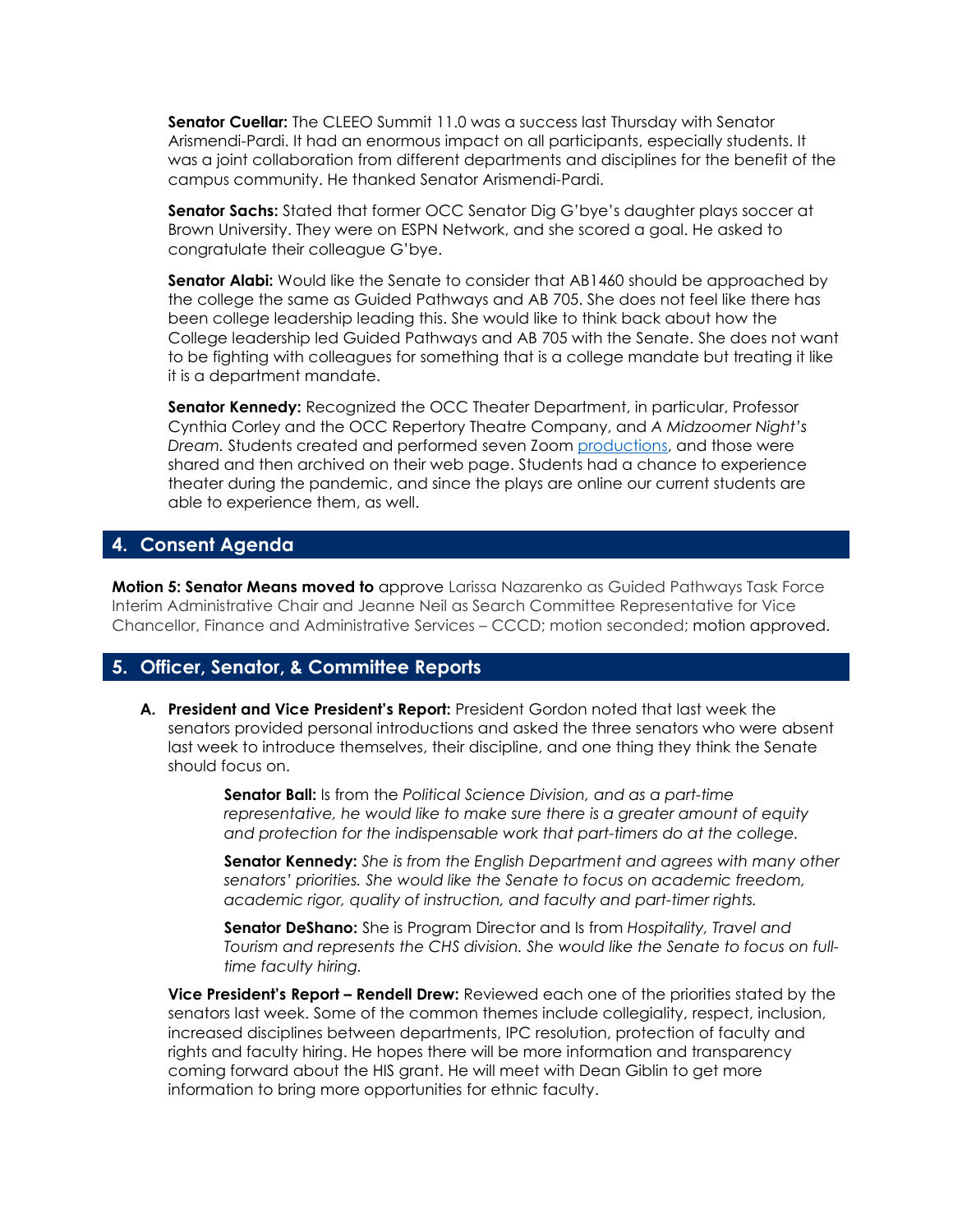- **B.** Union Bargaining Unit Report CFE President Rob Schneiderman: Referring to the earlier presentation, stated that they used actual data of the economics of faculty hiring. That was actual money/expenses reported by the Health Benefits Advisory Committee. Vice Chancellor of Fiscal Services has never done a variance study beyond one year to see multiple assumptions going forward. They are in negotiations for reopening, and they have a plan for vaccinated ad unvaccinated faculty.
- **C. Budget Update – Senator Ely:** Thanked the Union representatives for confirming the ongoing funds. She cautioned that there is a disparity between the amount that the state provides and the amount that the college needs to pay out. There are a lot of variables and factors that go into consideration.
- **D. Curriculum Committee:** They sent out a notice to everyone about the DE addenda that had the emergency status only. When everyone is back on campus the courses that had that check box checked will not be able to be taught online. If departments are interested in teaching their courses online going forward, they need to reach out to the Curriculum Committee. They will send out a second notice. He will send out a simple checklist in advance for the curriculum review portion of Program Review. All courses need to be assigned to a discipline.
- **E. Senator Kennedy:** Provided a brief report from District Board Policies and Administrative Procedures Committee:
	- **BP & AP 5052 – Open Enrollment:** This was reviewed due to the five-year review policy. There were no recommended changes for this policy.
	- **BP & AP 5120 Transfer Centers:** No recommended changes.
	- **BP& AP 5150 - Extended Opportunity Programs and Services:** Revisions recommended.
	- **BP 5210 - Communicable Disease:** Revisions recommended.

The policies with proposed revisions will be brought back next week and distributed for review prior to next week's meeting to get your constituents' feedback.

# **6. Adjournment of the Regular Meeting**

**President Gordon** adjourned the meeting at 12:23 p.m.

# **7. Approval of the Minutes:** October 12, 2021

**MINUTES:** First draft written by Beatriz Rodriguez, Administrative Assistant to the Senates. Revision of first draft and Senate-approved drafts written by Senate Secretary, Marilyn Kennedy, who also distributes the final Senate-approved version to the Chancellor, Board of Trustees members and secretary, union presidents, GWC and Coastline Academic Senate presidents, OCC College President and faculty as per OCC Senate bylaws.